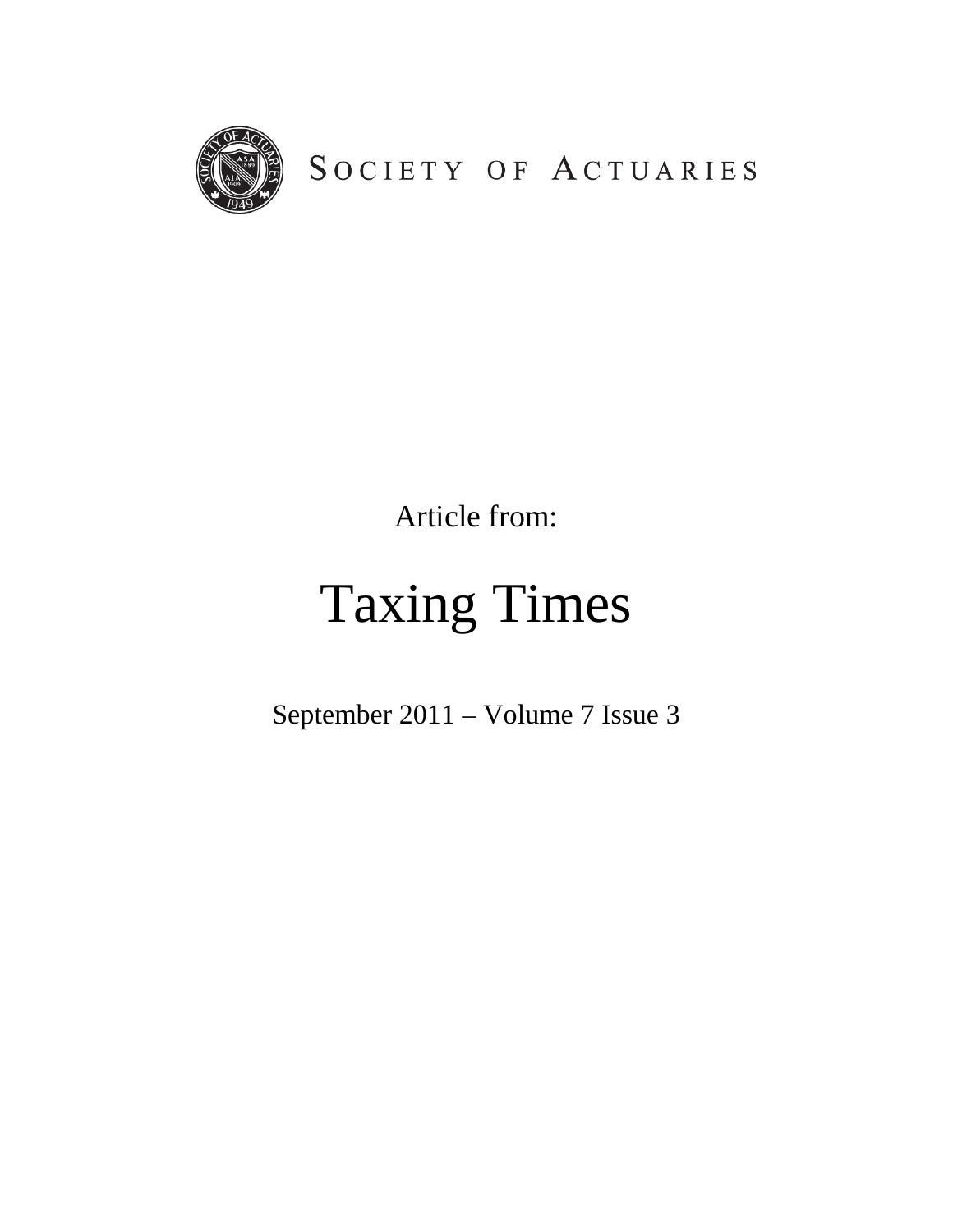# **DEFICIENCY** RESERVES: THE CICADAS OF THE LIFE INSURANCE INDUSTRY

*By Christian DesRochers*

eficiency reserves could be described as the "cicadas" of the life insurance industry. They have existed since the early years of the industry and periodically emerge from underground during the transition to new mertelity of the life insurance industry. They have existed since from underground during the transition to new mortality tables, as existing tables become outdated because of improvements in mortality. Despite efforts on the part of the actuarial profession to eliminate them, they have continued to exist, although changing and evolving along the way. Deficiency reserves also have an interesting connection to the federal income taxation of life insurance companies. Beginning with the 1959 Act, they were excluded from the definition of life insurance reserves, a political decision which made sense in 1959, but which has added complexity to the taxation of life insurance companies since that time. Deficiency reserves were also indirectly responsible in part for the development of the 1984 Act. Nonguaranteed premium plans, which were developed to avoid deficiency reserves for a variety of nonparticipating products during the transition from the 1958 CSO Table to the 1980 CSO Table, led to the broad definition of policyholder dividends currently found in section 808 of the of the Internal Revenue Code (the "Code"). Under the 1959 Act rules, these amounts were not deductible for many stock life insurance companies, the so-called "Phase II negative" companies, one of many issues addressed by the 1984 Act. This article traces the tax treatment of deficiency reserves, beginning with the 1959 Act, illustrating how the decisions made in the development of the 1959 Act continue to affect the tax treatment of those reserves today.

# DEFICIENCY RESERVES AND THE STANDARD VALUATION LAW

Traditionally, where the gross premium charged for a life insurance contract is less than the valuation net premium, a deficiency reserve based on the difference between the valuation net premium (P) and the gross premium (GP) has been required under valuation statutes. Dating to the early 20<sup>th</sup> century, section 85 of the Insurance Laws of New York provided:

 When the actual premium charged for an insurance by any life insurance corporation doing business in this State is less than the net premiums for such insurance computed according to the table of mortality and rate of interest prescribed in this article, such corporation shall be charged as a separate liability with the value of an annuity, the amount of which shall equal the difference between such premiums and the term of which in years shall equal the number of future annual payments due on such insurance at the date of the valuation.<sup>1</sup>

This had the effect of substituting the gross premium for the valuation net premium in the establishment of the statutory reserves. The relationship can be expressed as follows for a level premium whole life plan:

Basic Reserve:  $A_{x+t}$  -  $P_{x}$   $\ddot{a}_{x+t}$ Deficiency Reserve:  $(P_x - GP_x)$   $\ddot{a}_{x+t}$ Combined:  $A_{x+t}$  -  $GP_{x}$   $\ddot{a}_{x+t}$ 

As illustrated above, a net premium reserve is the present value of future benefits minus the present value of future net premiums. The argument for a deficiency reserve states that it is improper to deduct the total present value of net premiums if the gross premiums which are actually to be collected are less than those net premiums. That is, a deficiency reserve is merely a device by which the reserve is never permitted to be based on a prospective valuation premium to the extent that the premium will not be collected. Thus, the deficiency reserve requirement is regarded as a necessary element in a system of reserves where credit is taken for future net premiums. This logic carries an implication that the valuation mortality table is generally consistent with the pricing assumptions, with some degree of margins. However, the deficiency reserve problem has historically developed in circumstances where emerging mortality experience led insurance companies to charge gross nonparticipating premiums less than the valuation net premiums, which typically occurs during a transition in valuation tables. In this respect, a deficiency reserve can be characterized as an adjustment in reserves brought about by unrealistic actuarial assumptions. That is, assuming that product pricing is rational, the net premium can be more than the gross only if the mortality or interest basis, or both, are

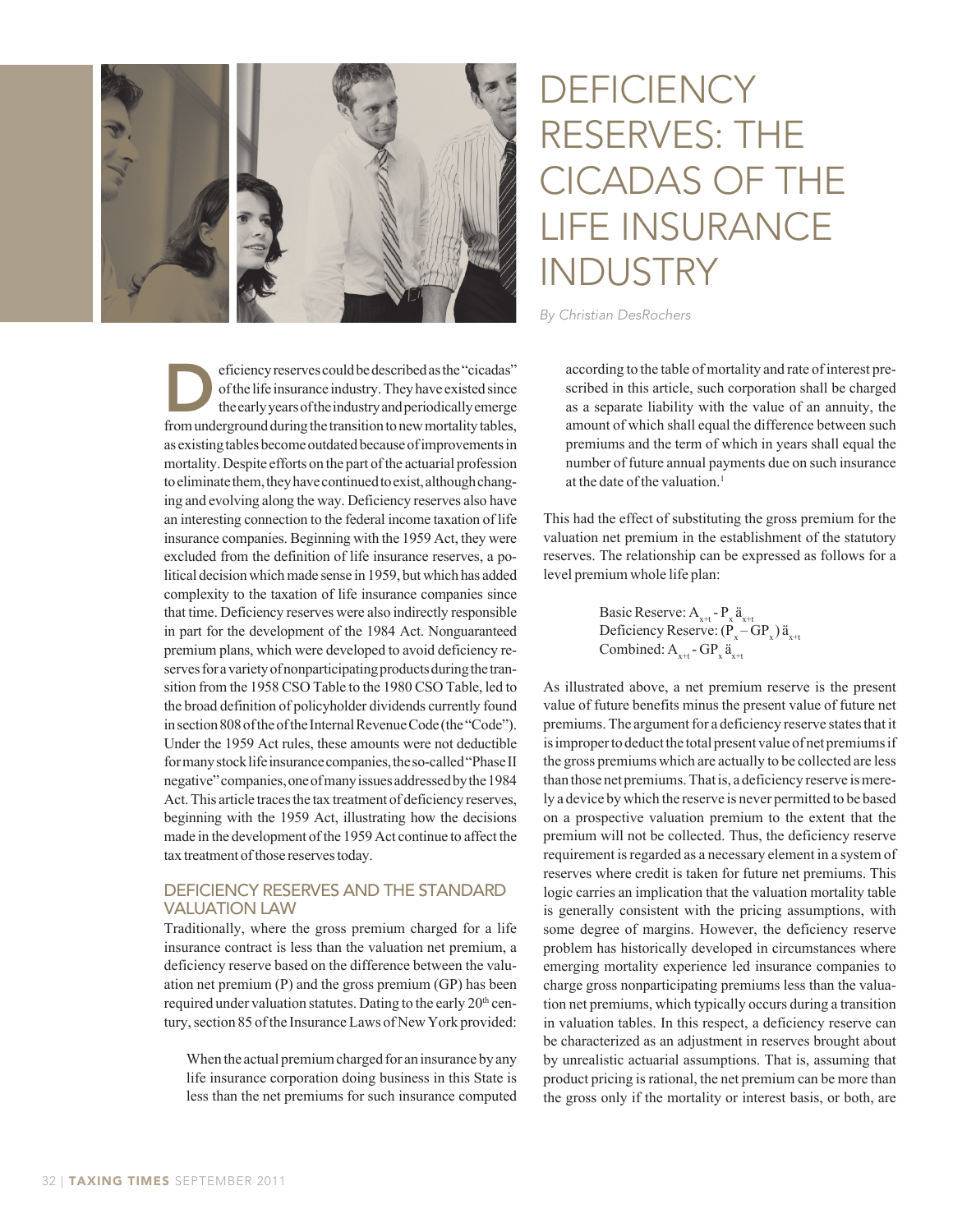very conservative. If this is the case, the present value of the benefits will be greatly overstated, and this overstatement will more than offset the overstatement in the present value of future premiums.

During the drafting of the Standard Valuation Law in the 1940s, consideration was given to the problem of deficiency reserves. At that time, deficiency reserve requirements had existed by statute or practice for a great many years in many states. The committee drafting the statute was faced with an existing requirement which would have been quite difficult to remove. While "considerable study was given to the problem, and suggestions for changing its form were made, the end result was a continuance in the standard legislation of substantially the form of deficiency reserve then in existence in the various states."2 Ultimately, a judgment was made not to raise the deficiency reserve issue out of fear that it would lead to opposition to the entire valuation law. There was a practical expedient to this decision as well, as the Standard Valuation Law also introduced the 1941 CSO Table, which would largely eliminate deficiency reserves on new issues, a theme that would be repeated again in the transition to the 1958 CSO Table.

#### THE 1959 ACT

With the continued improvement in mortality since the development of the 1941 CSO Table, deficiency reserves once again emerged in the latter half of the 1950s, creating pressure to either change the valuation law or replace the 1941 CSO Table with a more up-to-date table. Unlike participating insurance which could be issued at the valuation net premium because of the operation of the dividend scale, nonparticipating policies were once again being issued where the gross premiums were less than the net premiums according to the 1941 CSO Table. The emergence of deficiency reserves became a divisive force in the industry, not only between stock and mutual companies but also between established and newer, more lightly capitalized stock companies, who were not in a position to set up the required deficiency reserves to compete with the older companies issuing low-cost nonparticipating policies. The result was the development of the 1958 CSO Table, which was based on experience between 1950 and 1954. Since companies were moving to adopt product portfolios based on the new table in the late 1950s, the development of the 1959 Act occurred during the transition in mortality standards between the 1941 and 1958 CSO Tables.

This raised the issue of the treatment of deficiency reserves under the 1959 Act, particularly for smaller stock companies, who would be taxed on their gain from operations, known as the "Phase II negative" tax base. The legislative history makes the Congressional intent of excluding deficiency reserves clear, noting "these reserves will not be taken into account in determining gains from operations, and thus deficiency reserves which have been built up prior to 1958 will not produce an increase in the life insurance company's tax base under phase 2 when they decrease in years after 1957."3 This was an early form of "fresh start," a technique more broadly used in the tax legislation of the 1980s.

A similar perspective was provided by Buist M. Anderson in his report on the effects of the 1959 Act:

This new provision excludes deficiency reserves from the definition of "life insurance reserves." If the industry (meaning here the stock companies because mutuals, generally speaking are not concerned with deficiency reserves) had so desired and acted accordingly, we probably could have had the law so drafted that deficiency reserves would have been treated as allowable reserves. The disadvantage, of course, would be that such reserves existing December 31, 1957 would, in time, come back through earnings and would then be taxed under Phase II.

The assumption is that deficiency reserves will be of less importance in the future because of the adoption of the new mortality table and that such reserves will, generally speaking, decrease and, in time, disappear. 4

In anticipation that the exclusion of deficiency reserves would in the aggregate reduce taxable income, the decision to exclude deficiency reserves from the definition of life insurance reserves was incorporated into the 1959 Act, thus setting the treatment that remains today. This had the effect of increasing the taxes

The emergence of deficiency reserves became a divisive force in the industry, not only between stock and mutual companies but also between established and newer, more lightly capitalized stock companies …

on companies taxed on a net investment income tax base, as deficiency reserves were excluded from the calculation of required (reserve) interest, thus increasing the taxable amount. This affected the large stock companies on the Phase II positive tax base, who held deficiency reserves, and to a

CONTINUED ON PAGE 34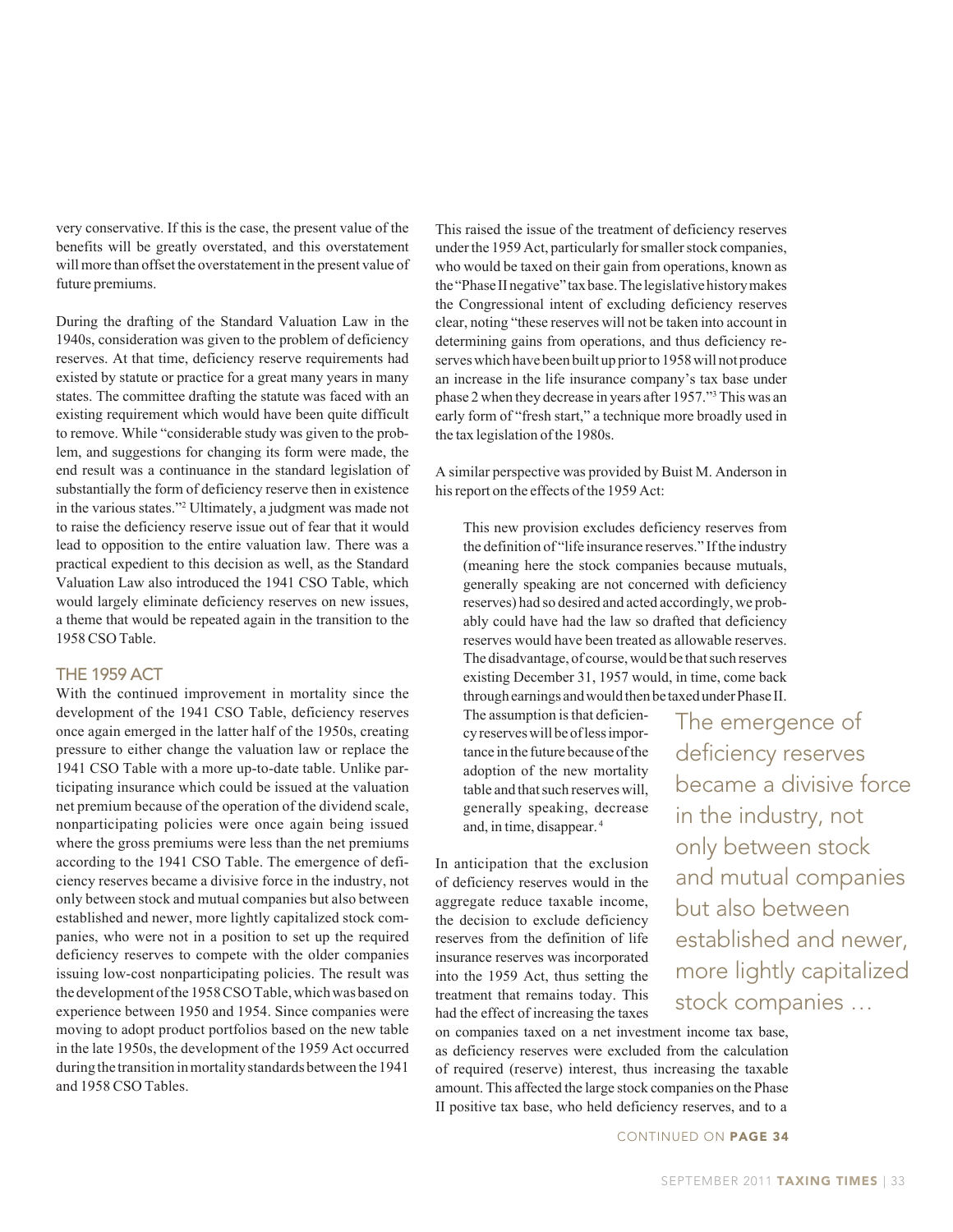lesser degree mutual companies under Phase I, because of their generally lower deficiency reserves which were limited principally to term insurance plans.

Years later, as deficiency reserves were once again emerging as an issue for the industry, in reflecting on that judgment in the 1959 Act one commentator remarked:

Deficiency reserves seems to me like a good example of poor strategic tax planning back in the 1950s. The industry was given a choice when the 1959 act was being developed of either excluding or including deficiency reserves as life insurance reserves. The industry chose to exclude them because they were expected to run off and excluding them would reduce the Phase 2 tax that would be paid primarily by the stock companies. I think if the industry had done a better job of strategic tax planning, it might have foreseen that deficiency reserves would not disappear in a few years but there would be further deficiency reserves as mortality improved and premiums came down. Unfortunately the industry did not do this. As a result, we have had a reserve excluded which would have been much better included.<sup>5</sup>

## THE 1976 AMENDMENTS TO THE STANDARD LAW

The 1959 Act defined deficiency reserves for any contract consistent with the statutory definition at the time as "that portion of the reserve for such contract equal to the amount (if any) by which—(A) the present value of the future net premiums required for such contract, exceeds (B) the present value of the future actual premiums and consideration charged for such contract."<sup>6</sup>

The 1976 amendments removed any references to deficiency reserves, but required additional reserves in situations where "the gross premium charged by a company on a policy is less than the valuation net premium for the policy or contract calculated . . . using the minimum valuation standards of mortality and interest."7 The revised requirements defined the minimum required reserve as the greater of two values:

(1) The present value of future benefits less the present value of future valuation net premiums calculated by the method (commissioners or net level) actually used in computing the reserve for that policy but using the minimum valuation standards of mortality and rate of interest and substituting the gross premium in the reserve calculation for each contract year where it was less than the valuation net premium.

(2) The reserve calculated according to the mortality table, rate of interest and valuation method actually used for the policy.

This approach permitted a company to use a stronger basis for valuation than the minimum required by law without being forced to put up additional reserves if its gross premiums are less than actual net valuation premiums but more than the minimum net valuation premiums specified by law. However, it also created an inconsistency between the valuation law and the Code definition of deficiency reserves.

# DIVIDENDS AND NONGUARANTEED PREMIUMS

By the mid-1970s, as was the case when the 1958 CSO Table replaced the 1941 CSO Table, growing deficiency reserve problems for certain plans of life insurance again became a problem due to the level of mortality underlying the 1958 CSO Table compared to the then-current mortality rates. The 1980 CSO Tables were developed by the Special Committee to Recommend New Mortality Tables for Valuation in 1979, to replace the existing 1958 CSO Tables as the minimum standard for valuation.8 At the same time, nonguaranteed premium products began to emerge as a solution to the deficiency reserve dilemma being faced by most stock life insurance companies. Under these plans, the current level of gross premiums would be guaranteed for an initial period, often as short as a year. Because the company had the right to increase the premium after the initial guarantee period, deficiency reserves were not required after the initial guarantee period if the maximum premium was equal to or greater than the valuation net premium. This was particularly important for nonparticipating plans with nonsmoker or preferred risk discounts which had also begun to emerge in the market. Although the deficiency reserves for these plans generally would be reduced by the adoption of the 1980 CSO, in some cases they would not be completely alleviated as deficiency reserves would still be required due to the low premiums for select classes of insureds.

However, the characterization of the difference between the actually charged premium and the maximum premium as a dividend for the company's federal income tax emerged as an issue. Under Regulation section 1.811-2, "the term (dividend)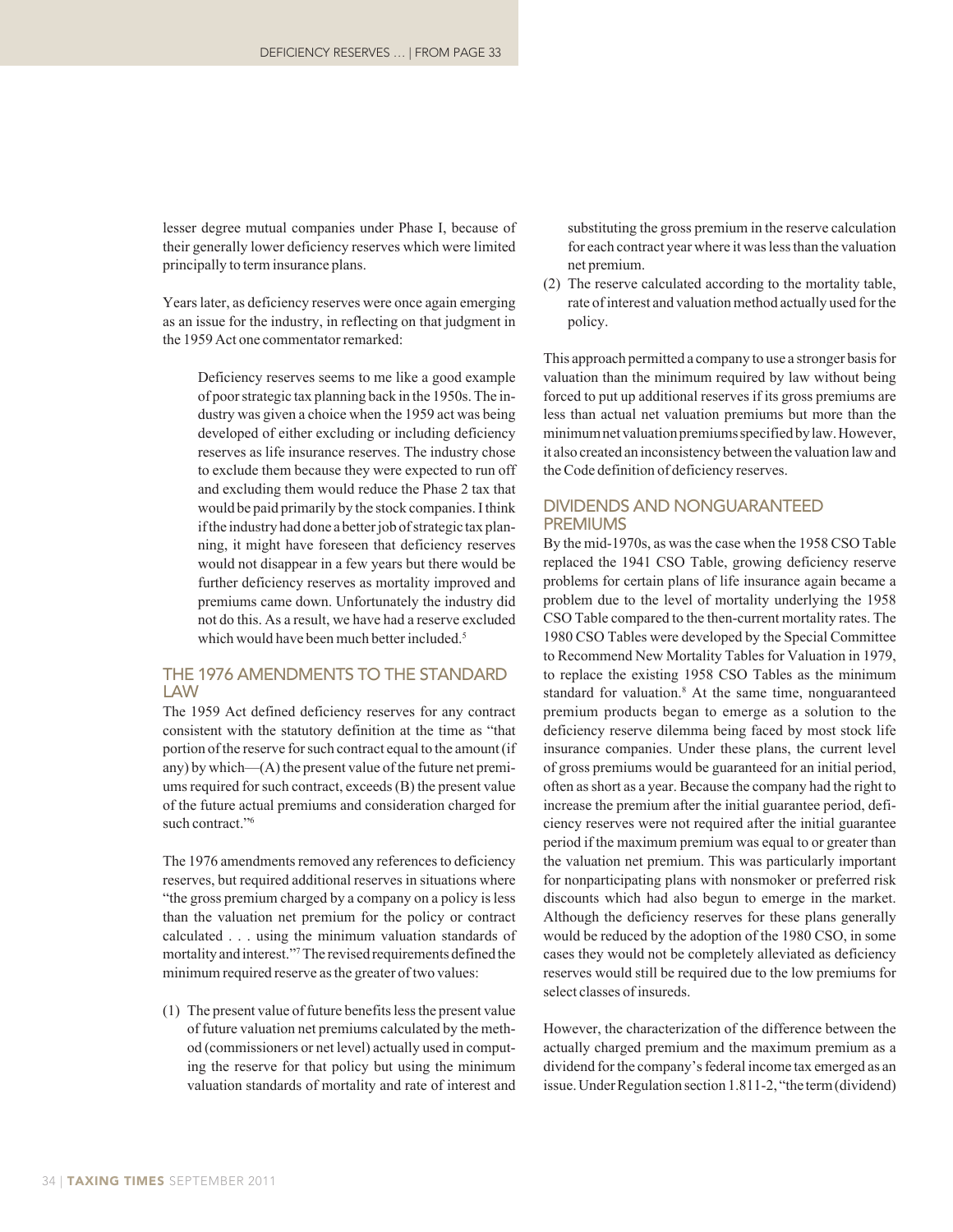includes amounts returned to policyholders where the amount is not fixed in the contract but depends on the experience of the company or the discretion of the management." The regulation further states, "similarly, any amount refunded or allowed as a rate credit with respect to either a participating or a nonparticipating contract shall be treated as a dividend to policyholders if such amount depends on the experience of the company." Thus, it was not surprising that nonguaranteed elements would be classified as dividends for company income tax. This issue was of great significance to "Phase II negative" companies, that is, companies whose gain from operations before deductions is less than taxable investment income. Because deductions for dividends to policyholders were limited to \$250,000 for companies in that tax situation, most if not all of the difference between the actual premium charged and the maximum premium would result in an increase to the gain from operations without a corresponding increase in allowable deductions for dividends to policyholders. This created a significant competitive issue for those companies, as neither the dividends nor deficiency reserves were deductible for those companies.

## THE 1984 ACT

The 1984 Act addressed the issue of nonguaranteed elements by making policyholder dividends, broadly defined, deductible in computing life insurance company taxable income (subject to former section 809, since repealed). For many products, this has eliminated a deficiency reserves issue, as the guaranteed premium is set equal to or near the valuation net premium.

Congressional intent in the 1984 Act was to continue to disallow a deduction for "deficiency reserves." The DEFRA Blue Book noted:

The new provision specifies that the reserve methods prescribed do not incorporate any provisions which increase the reserve because the net premium (computed on the basis of Federally prescribed assumptions) exceeds the actual premiums or other consideration charged for the benefit. Thus, the computation of the tax reserves will not take into account any State law requirements regarding "deficiency reserves" (whether such reserves are as defined under prior law or whether the NAIC prescribed method otherwise requires a company's reserves to reflect a gross premium charge that is less than the net premium based on minimum reserve standards).

The limitation was enacted as section  $807(d)(C)(3)$ , which provides that "no additional reserve deduction" is allowed for deficiency reserves, but defines the deduction in terms of "any increase in the reserve because the net premium (computed on the basis of assumptions required under this subsection) exceeds the actual premiums or other consideration charged for the benefit." The statutory language appears to prevent the application of the statutory "minimum reserve" method in the development of federally prescribed reserves. In effect, this would not permit a "deficiency reserve" tax reserve component.

Section 816(h) excludes deficiency reserves from "life insurance reserves," without defining deficiency reserves. This provision was not in the original 1984 language, but was added in the subsequent Technical Corrections as part of the Tax Reform Act of 1986. In general, deficiency reserves appear today only in limited circumstances. However, they are an element of *The Valuation of Life Insurance Policies Model Regulation* (Regulation XXX), creating a nondeductible element of the XXX reserves.

The final issue relative to deficiency reserves is their treatment in the "statutory cap." Section 807(d) provides that the deductible reserve for a life insurance contract is the greater of net surrender value or the Federally Prescribed Reserve (FPR) calculated under prescribed interest rate and mortality assumptions, but in no event can the tax reserve exceed "aggregate statutory reserves" (*i.e.*, the statutory cap). On audit, the IRS has raised the issue of whether deficiency reserves are a part of the statutory

 The statutory language appears to prevent the application of the statutory "minimum reserve" method in the development of federally prescribed reserves.

cap, a position strongly held by the life insurance industry.<sup>9</sup> The IRS Priority Business Plan for 2010–2011 includes providing guidance "clarifying whether deficiency reserves should be taken into account in computing the amount of statutory reserves under §807(d)(6)," (*i.e.*, the statutory cap).

#### **CONCLUSION**

The history of the tax treatment of deficiency reserves illustrates how decisions made in the development of life insurance tax laws may have implications far beyond what was anticipated by the drafters of the statutes. Although intended

CONTINUED ON PAGE 36